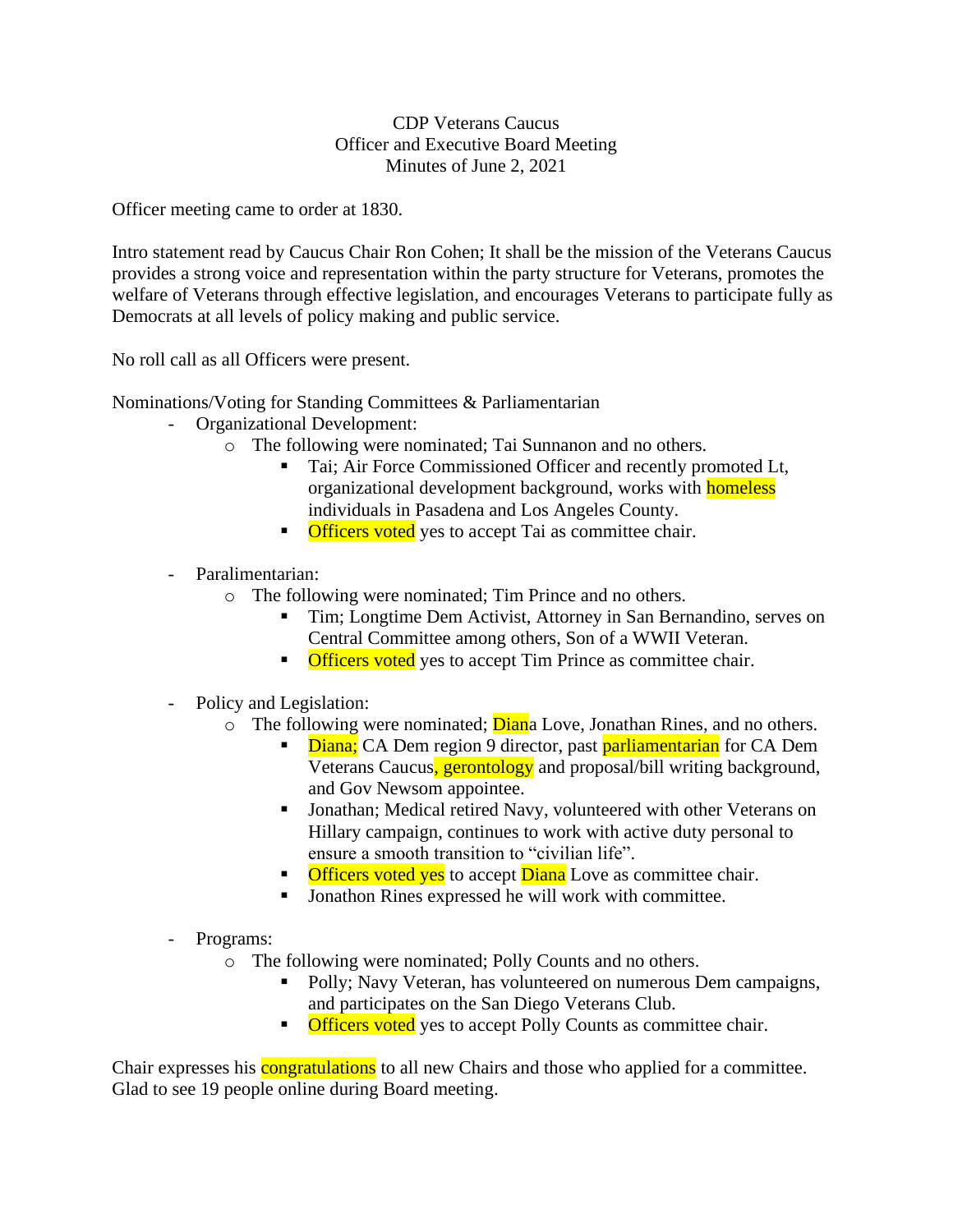# **Adjourned** Officer Meeting

Executive Board meeting came to order at 1845.

### Roll call of Executive Board

| Present | Chair, Ron Cohen                                     |
|---------|------------------------------------------------------|
|         |                                                      |
| Present | Vice Chair; Basil Kimbrew                            |
| Present | Recording Secretary, Antonio Chapa                   |
| Present | Corresponding Secretary/Communications; Angela Scott |
| Present | Treasurer; Lizet Angulo                              |
| Present | Organizational Development, Tai Sunnanon             |
| Present | Policy and Legislation, Diana Love                   |
| Present | Programs, Polly Counts.                              |

### Quorum was met.

Agenda was moved by Tai, it was seconded. Agenda approved.

#### New Business

- A. Transition reports
	- o Antonio Chapa, reached out to former recording secretary for any and all correspondence and informed items were sent to Ron Cohen. Ron informed he had not received any items.
	- o Angela Scott, new created position and working with Chair in order to understand proceedures and protocols. Will reach out to Lizet for protocols on news letter and other commuication. Any one interested in volunteering with communications please contact Angela.
	- o Lizet Angulo, in hope of **accessing** membership list, reached out to former treasurer. Former treasurer informed she did not have access to any of reports that needed to done for **treasurer**. Membership list access was provided by current Chair.
		- Financial report from Jan 2021 to Apr 2021 Beginning Balance \$5,845.55; Deposits: \$4,075.00; Payments: \$650.00; Current balance: \$9,270.55. 118 New & Renewal membership paid during Jan 2021 to Apr 2021.
		- If a Convention is held, \$3,000.00 allocated for expeditures, hospitalities which hope to split with another caucus.
		- Membership projects; renewal membership notice will be sent out.
		- 170 current members for CA Democratic Veterans Caucus.
	- o Basil Kimbrew, membership was as its lowest. Will have 9 new caucus members coming on board. Requested to be connected to local Dem clubs for membership outreach.
	- o Ron Cohen, outreach to membership was done via microsoft outreach which worked well, do not have password for Facebook profile, have password for website, do not have password for Zoom however using Ron's google meets.